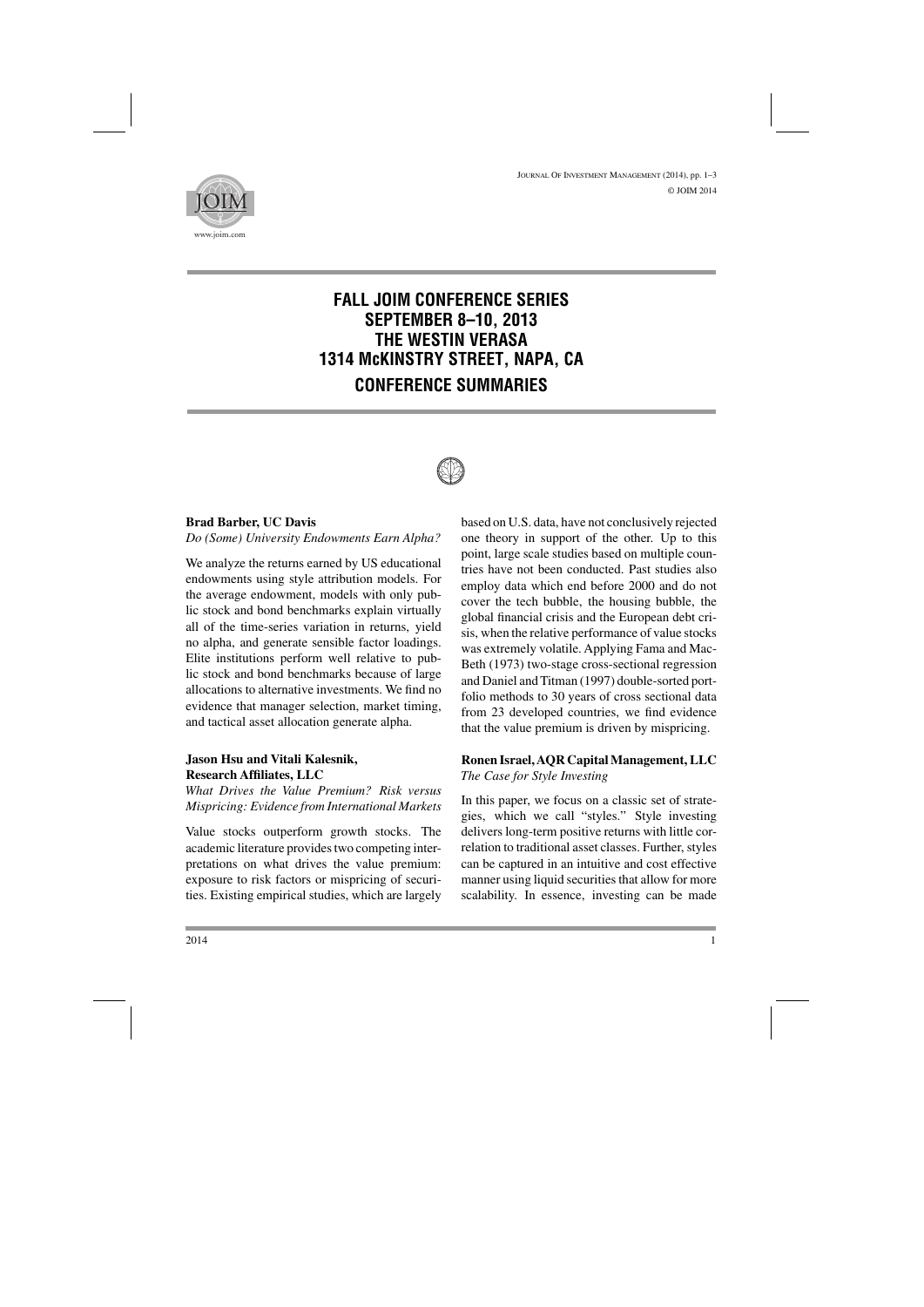much simpler and more effective by focusing on the core foundations of returns building blocks we call styles.

#### **Mark Kritzman, Windham Capital Management, LLC** *Risk Disparity*

Policy portfolios are a fixture of institutional investment management, but they may not serve the purposes for which they are intended. Apolicy portfolio serves primarily as an expression of an investor's return and risk preferences. Secondarily, it serves as a benchmark for determining the success or failure of active management. Aclearly defined and easily replicable policy portfolio may indeed provide a useful gauge for judging active management, but it is a poor reflection of investor preferences. Peter Bernstein [2003 and 2007] raised this issue philosophically, arguing that a policy portfolio's risk profile was inconstant and that it changed more radically and frequently than the typical investor's risk preferences. He went on to propose that investors manage their portfolios opportunistically rather than rigidly, but he did not provide specific guidance. This article offers empirical evidence of the inter-temporal disparity of a policy portfolio's risk profile, and it proposes a simple framework for addressing this deficiency.

## **Terry Marsh, Quantal International Inc.** *Stress Testing the CCAR Way*

A key function of financial institutions banks, insurance companies, buy-side investment managers and the "shadow financial system," which here we simply lump together as "banks" is risk management i.e., assessing, pricing, transforming, distributing and hedging risk. For example, banks need to assess the default risk on borrower loans and set a yield premium to cover that risk. While default risk at an individual-obligor level depends on both prevailing economic conditions and the specifics of each obligor's ability to generate cash flow, default risk at a bank portfolio level reflects (mostly) just the prevailing economic conditions as each obligor's idiosyncratic risk is diversified away. Given that a primary focus of a bank's risk management is managing its financial portfolio, it would be natural for a bank's management to be interested in understanding how the bank's risks increase in the event of macroeconomic stress; for financial institutions judged "too big to fail," the regulators are more interested than ever. As a consequence, regulators in major global financial markets now require some kind of capital adequacy assessment. That is, an assessment that evaluates whether a bank's capital supply is sufficient to cover its capital demand in times of stress. In the UK this assessment program is called an internal capital adequacy assessment process (ICAAP) and in the U.S. it is called a comprehensive capital analysis and review (CCAR). In this note, we discuss some of the issues involved in the process of stress-testing bank capital adequacy, particularly in the context of U.S. CCAR requirements.

## **Yu (Ben) Meng, California Public Employees' Retirement System (CalPERS)**

*Volatility and Beyond: An Introduction to Liquidity-at-Risk (LaR)*

Conventional asset allocation utilizes the meanvariance-optimization framework where the only undesired investment attribute is the asset return volatility. However, for long term investors the short-term market-to-market volatility is less relevant. Instead, there are many other considerations when we construct the portfolio. These additional risk considerations include liquidity risk and funding risk (in the form of funded status, the level and volatility of contribution rate). This study focuses on liquidity risk and attempts to identify the potential needs and sources of liquidity in the fund. Mapping out this supply and